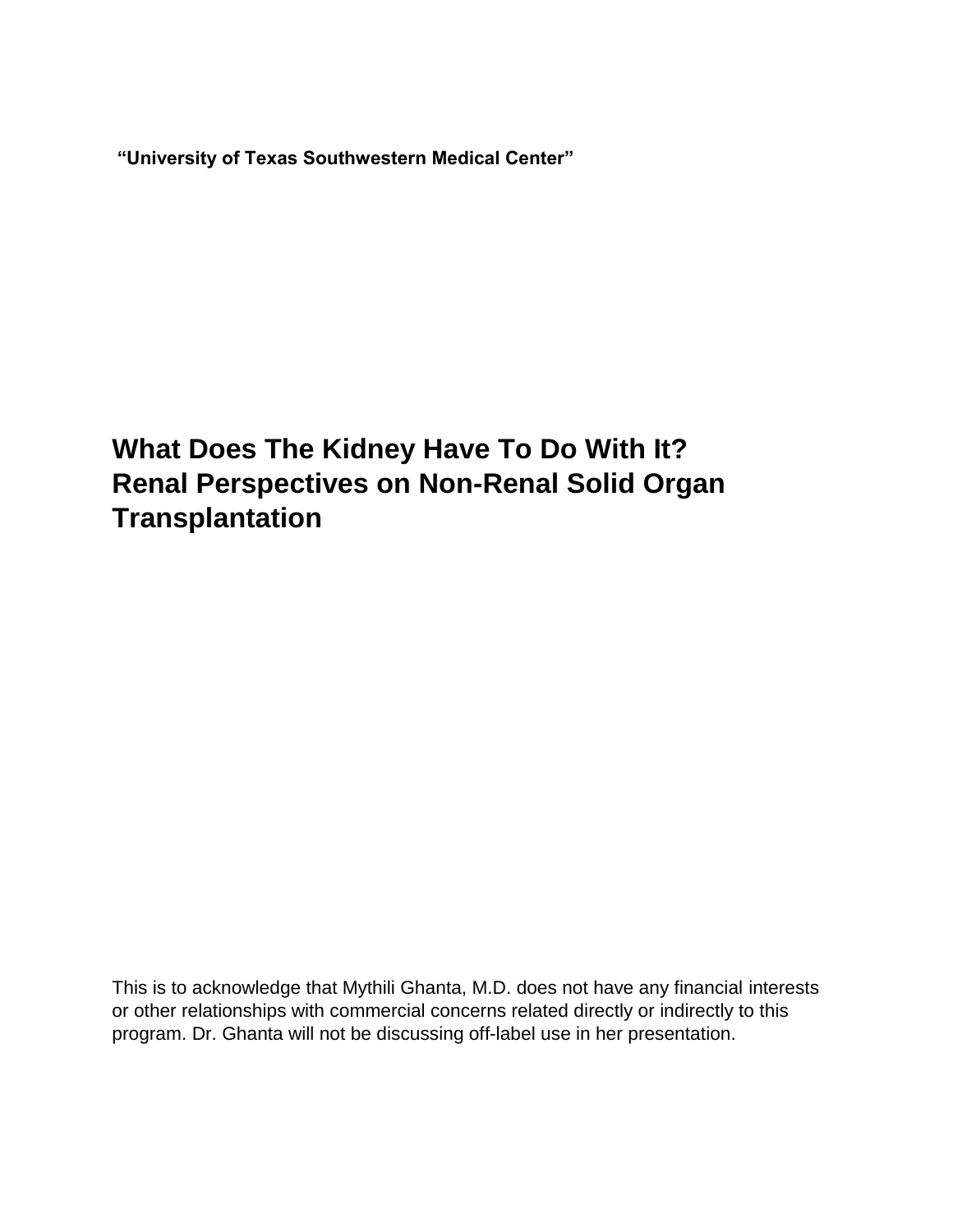Mythili Ghanta, M.B.B.S Assistant Professor of Medicine Associate Medical Director Parkland Kidney Transplant Program Division of Nephrology

Dr. Mythili Ghanta is a transplant nephrologist and joined UT Southwestern in 2016. She finished her transplant nephrology fellowship at Columbia University Medical Center, NY. Prior to joining UT Southwestern she was an Assistant Professor of Medicine at Wake Forest University School of Medicine, NC and Temple University School of Medicine, PA. Her primary clinical focus includes providing care to kidney transplant recipients as well as managing renal dysfunction in non-renal solid organ transplant recipients. She was the medical director of kidney and pancreas transplant program at Wake Forest University School of Medicine and was instrumental in opening a successful pancreas transplant program at Temple University Medical Center, Philadelphia. She currently serves as the associate medical director of the Parkland Kidney Transplant Program.

# **Educational Objectives**

- At the conclusion of this lecture the listener should be able to understand the "Devastating impact of renal dysfunction on mortality and graft loss in heart, lung and liver transplant recipients"
- At the conclusion of this lecture the listener should be able to understand the "pretransplant clinical parameters that will determine the need for kidney transplant along with heart, lung and liver transplantation and limitations of current methods of GFR assessment in pre transplant candidates"
- At the conclusion of this lecture the listener should be able to understand the "Disadvantages to the kidney alone transplant candidates from rising combined organ transplant volumes in US"
- At the conclusion of this lecture the listener should be able to understand the "Post-transplant risk factors for renal disease in heart, lung and liver transplant recipients and management"

# **Purpose and Overview**

Renal dysfunction is an important independent predictor of mortality and graft loss in patients undergoing heart, lung and liver transplantation. Several unique pre-transplant, perioperative and post - transplant risk factors for renal disease exist in this patient population. Pretransplant renal dysfunction will need careful evaluation in potential heart, lung and liver transplant candidates and determination of need for concurrent kidney transplant remains complex. Simultaneous liver kidney and heart kidney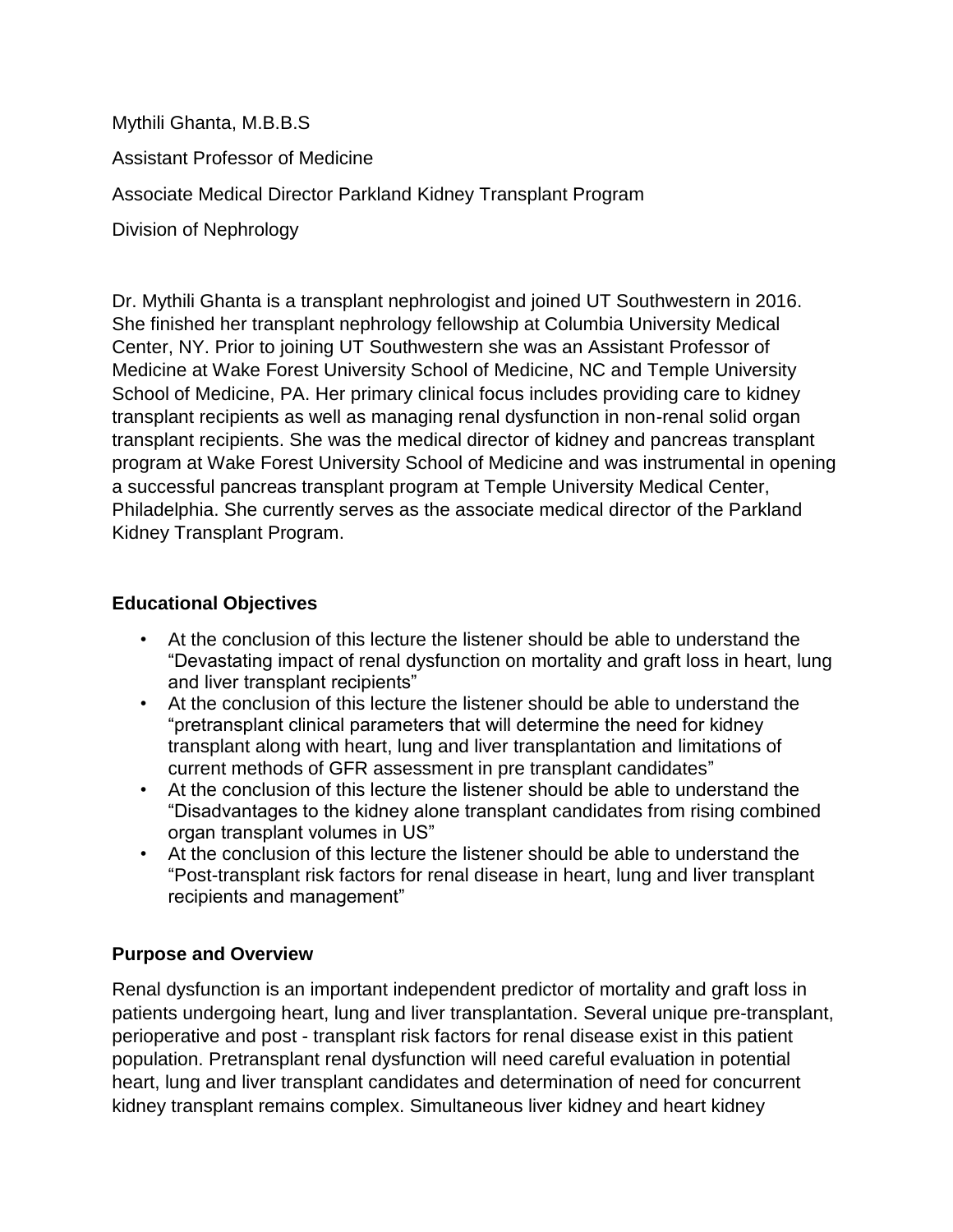transplant volumes continue to rise in US which may disadvantage the kidney alone transplant recipients in the current allocation. The purpose of this presentation is to describe the prevalence, pathogenesis, risk factors and the clinical management of renal disease pertinent to heart, lung and liver transplant recipients. Evaluation of pretransplant renal dysfunction will be discussed to determine who receives a kidney transplant along with heart, lung and liver transplantation. Impact of rising combined organ transplant volumes on kidney alone transplant list will be discussed. Clinical interventions to lower the burden of renal disease after heart, lung and liver transplant recipients will be outlined.

# **Introduction**

Increasing number of non-renal solid organ transplants are being performed in the US. Advancements in immunosuppressive protocols and post-transplant management led to improvement in long term survival of these recipients. As many more non renal solid organ transplant recipients survive well into their second and sometimes third decade of life after transplantation, their life time risk and prevalence of renal disease continues to rise. Several pre-transplant, perioperative and post - transplant risk factors for renal disease exist in this patient population. <sup>1</sup>Renal dysfunction remains a complex, multifaceted and critical issue as it effects a wide range of outcomes including increased cost of care, inferior graft and patient survival.

# **Burden of renal disease in Heart, Lung and Liver transplant recipients**

Pretransplant renal dysfunction is an independent predictor of inferior patient and graft survival post heart, lung and liver transplantations. Especially when pretransplant glomerular filtration rate (GFR) drops to < 40 ml/min/m2 it is associated with increased mortality after transplantation. <sup>2</sup>Analysis of trends of acute kidney injury (AKI) in prevalent liver and heart transplant recipients utilizing a large inpatient US national database revealed a 3-fold increase in risk of AKI during hospitalizations over the past decade. Approximately 25 to 33% of hospitalizations in heart and liver transplant recipients are complicated by AKI during more recent years. This rise reflects the advancing age and comorbidity profile of the recipients receiving these transplants and remains 10 fold higher when compared to general population. <sup>3</sup> As we transplant older and high-risk recipients there is a need to develop transplant specific inpatient protocols to reduce the risk of AKI after heart, lung and liver transplantations. Furthermore, posttransplant immunosuppression especially calcineurin inhibitors (Tacrolimus, Cyclosporine) add to nephrotoxicity. It is a well-established fact that recurrent episodes of AKI lead to progressive chronic kidney disease (CKD) and subsequent end stage renal disease (ESRD). Specific risk factors pertinent to each phase of transplantation are included in Table 1.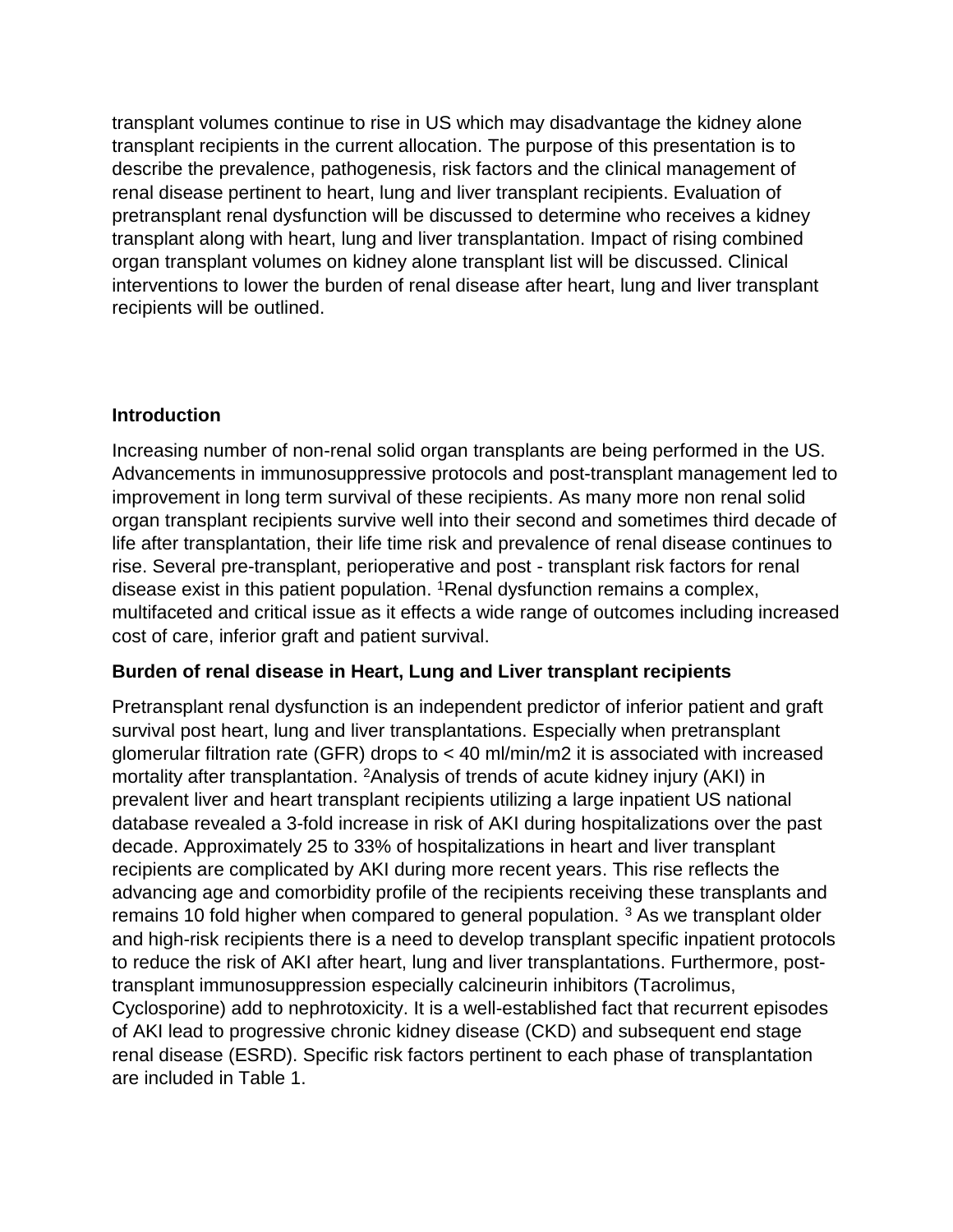Advanced chronic kidney disease (CKD) or end stage renal disease (ESRD) is the most dreaded complication in patients receiving heart, lung and liver transplantation. The most comprehensive and largest US database analysis of 70,000 non renal solid organ transplant recipients revealed that the adjusted risk of stage 4, 5 CKD and ESRD is approximately 6 to 25% at 5 years post transplantation. <sup>4</sup>A third of these recipients with CKD stage 4 and 5 eventually require renal replacement therapy. Table 2 summarizes the 5-year cumulative incidence of CKD stage 4,5 and ESRD by organ type. In this study, interestingly liver transplant recipients had increased incidence of CKD compared to thoracic organ recipients despite traditionally requiring lower calcineurin inhibitor (CNI) troughs for maintenance immunosuppression, highlighting the role of variable causes of renal dysfunction independent of CNIs in these patients.

 CKD in heart, lung and liver transplant recipients commonly presents with a large loss in glomerular filtration rate (GFR) in the first 6 months' post-transplant, often 30 to 50%. There after the GFR usually stabilizes or decreases more slowly.

# **Consequences of renal dysfunction on outcomes of Heart, Lung and Liver transplant recipients**

Renal dysfunction is obviously a serious and common complication in these patients. The impact of AKI requiring renal replacement therapy involves 1-year recipient survival rate of 25-40% when compared to 1-year survival of 92% in recipients without AKI requiring renal replacement therapy. <sup>5</sup>Furthermore, CKD leads to serious medical complications listed below and increases the use of health care resources.

- 4-fold increased risk of mortality
- Increased frequency of hospitalization and infections
- Challenges with drug dosing
- Increased risk of non-renal allograft dysfunction
- Uncontrolled HTN

#### **Evaluation of pretransplant renal dysfunction**

Severe renal insufficiency, GFR < 40 ml/min/m2 effects 20-30% of recipients undergoing evaluation for heart, lung and liver transplantation. Fortunately, most of the renal dysfunction is functional and related to primary organ dysfunction (example hepato-renal syndrome, cardio-renal syndrome) and is reversible with heart, lung and liver transplantation alone. However, a small subset of these pretransplant candidates do have irreversible renal disease with advanced structural changes in the renal parenchyma and are at risk for progression to ESRD or advanced CKD if transplanted with heart, lung or liver transplantation alone. The renal disease when irreversible has major implications on primary organ transplant candidacy which often times may need to be deferred unless a concurrent kidney transplantation is offered. The distinction between reversible and irreversible forms of pretransplant renal disease is extremely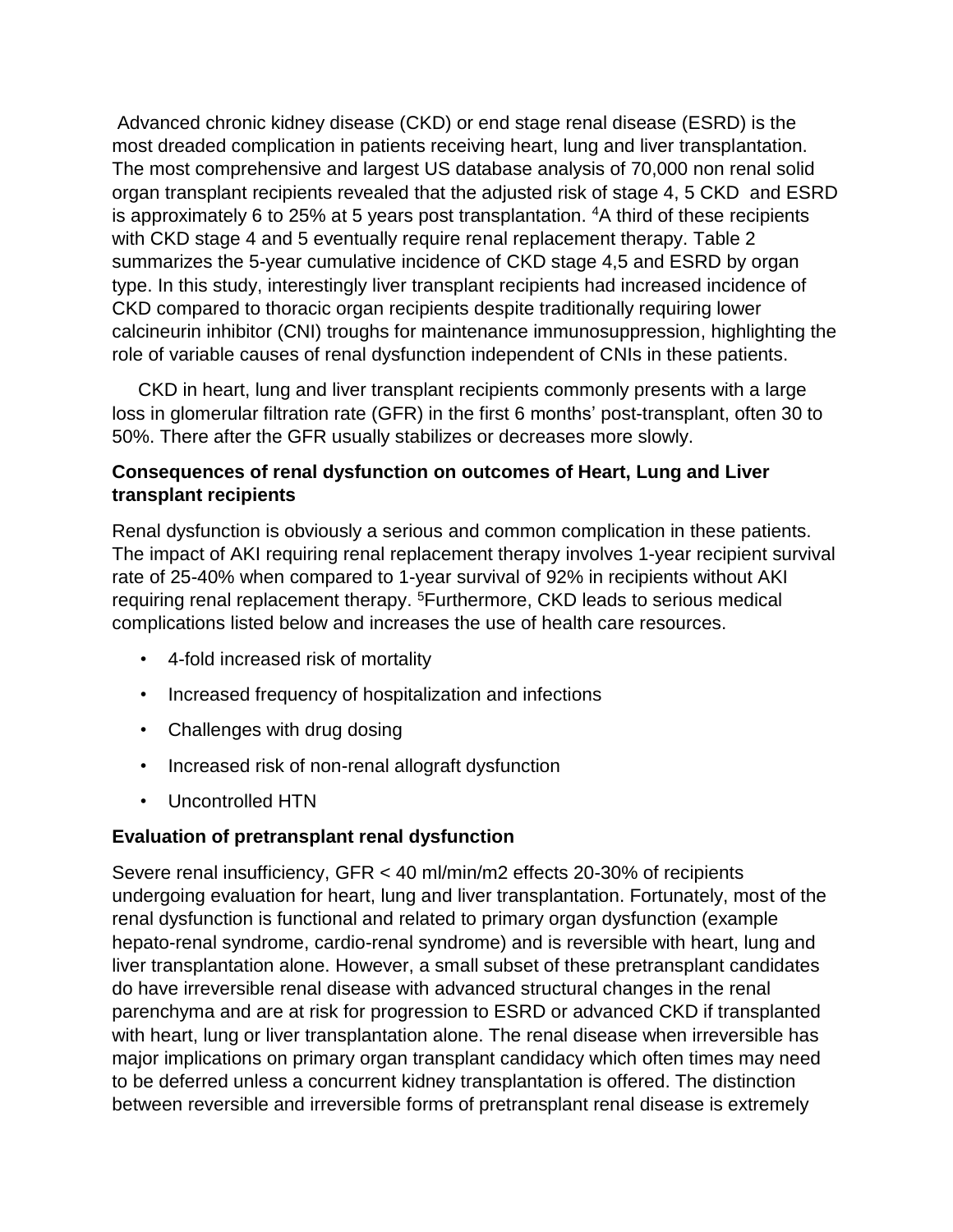complex, as the current available tools to assess renal disease are not well validated and perform poorly in these pretransplant candidates. <sup>6</sup>Furthermore, the ethical implications of making an incorrect distinction between reversible and irreversible forms of renal injury often times involves the risk of wasting deceased donor kidneys if potential for renal recovery is under estimated. On the other hand, if irreversible renal injury remains unrecognized it can lead to ESRD with in first year of primary organ transplantation and futility of primary organ transplant as well. In one of the largest series the cumulative incidence of renal non-recovery (meaning progression to ESRD) within first 6 months after liver transplantation was 8.9%. Diabetes, duration of renal replacement therapy pre transplant and older age are risk factors for renal non recovery.<sup>7</sup>

## **Determination of combined organ transplant candidacy**

- 1. Severity of pre-transplant renal dysfunction
- 2. Etiology of renal dysfunction
- 3. Duration of pre-transplant renal dysfunction

## *Renal function Assessment*

Severity of renal dysfunction is measured by assessment of GFR. The more severe the pretransplant renal dysfunction less likely chances of renal recovery with primary organ transplantation. GFR is widely accepted as the best index of kidney function and accurate values are needed to make clinical decision. Estimated GFR based on serum creatinine is widely accepted in most clinical circumstances and is sufficient for decision making. However, in pretransplant candidates for liver, heart and lung transplantation, GFR estimates may be inaccurate due to decreased creatinine generation from the muscle. <sup>8</sup>Many of these patients have decreased muscle mass, malnutrition and catabolic state leading to decreased creatinine generation. If GFR estimates are inadequate to make decision regarding primary organ transplant +/- concurrent kidney transplant, measured GFR can be helpful. Endogenous creatinine clearance measured by 24-hour urine collection is the most commonly used method, however pitfalls of this tool related to inaccuracy of timed urine collections, variable tubular secretion of creatinine needs to be considered while interpreting the results. Methods for GFR measurement utilizing urinary or plasma clearance of an exogenous filtration marker remains a gold standard tool. Plasma clearance of nonradioactive markers such as iohexol is being widely used and has been implemented for use here at UT Southwestern starting December 2017. The advantage of iohexol is the lack of radiation exposure. In general, measurement of GFR with clearance of an exogenous marker is time consuming, expensive and may not be practical to perform on all pre-transplant recipients. Furthermore, many of pre-transplant candidates are not in steady state which makes interpretation of these results difficult. In patients with ascites, effusions, edema the volume of distribution of the exogenous markers can be altered leading to inaccurate results. No single available method of assessing GFR in the pretransplant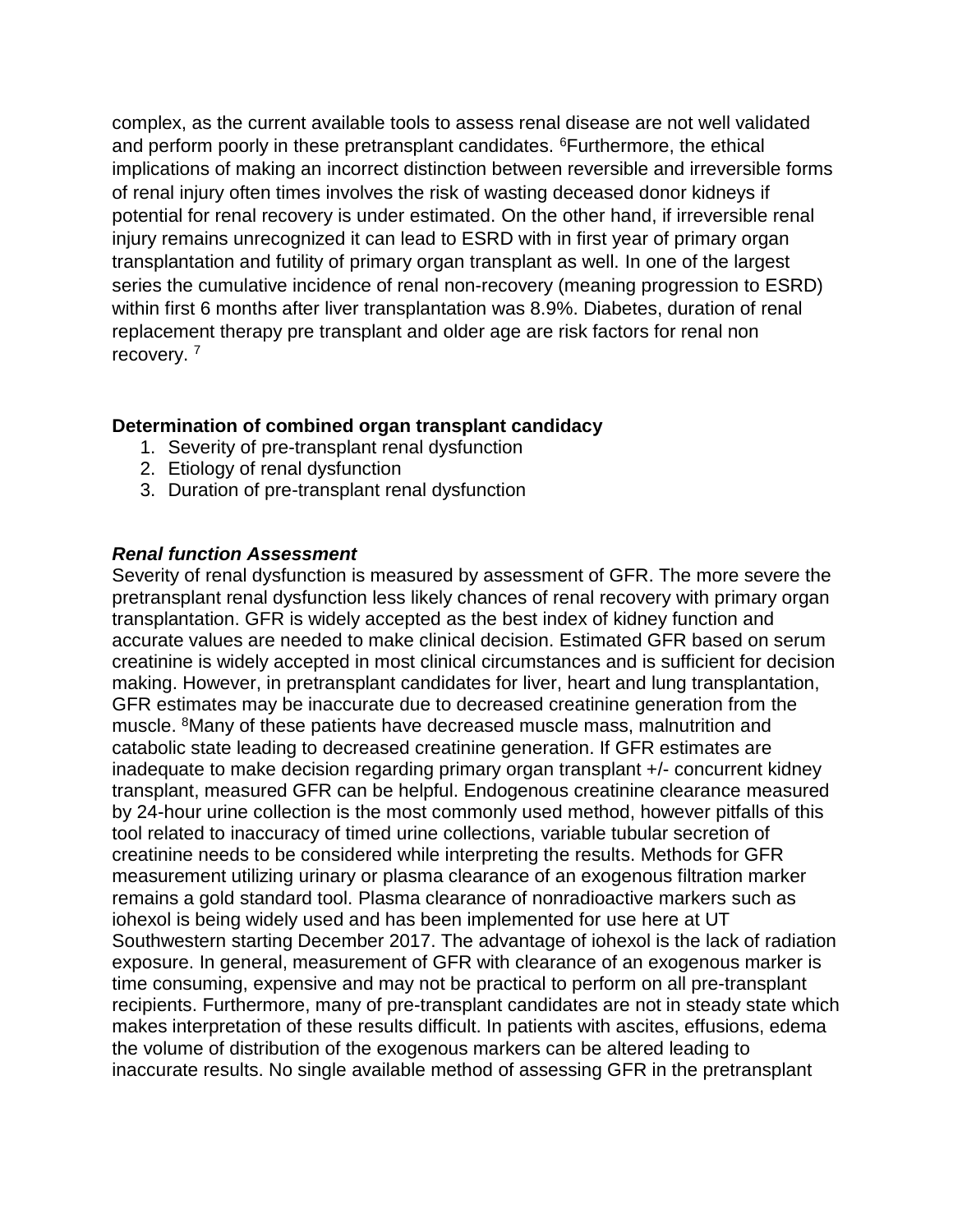situation is ideal. A combination of above approaches keeping in mind their inaccuracies in this clinical context will help make the best assessment.

#### *Etiology of Pretransplant renal dysfunction*

Majority of pre-transplant renal dysfunction is mediated by the hemodynamic effects on the kidney from the primary organ dysfunction (cardio-renal syndrome and hepato-renal syndrome). Classically this form of renal damage is characterized by functional renal injury which should be reversible with a new environment created by primary transplant alone (heart or liver) as there will be no major structural changes in the renal parenchyma. However, a small fraction of patients do have intrinsic renal disease such as diabetic nephropathy, HCV related glomerulonephritis unrelated to the primary organ failure, this will not be irreversible with primary organ transplantation and will need a concurrent kidney transplant.

 Distinction between functional renal disease and structural renal disease in pretransplant candidates definitively requires a kidney biopsy. Kidney biopsy however is associated with increased bleeding risks (5-10 % reported incidence) in pre-transplant candidates due to coagulopathies. Furthermore, if pre-transplant patients are critically ill it may be challenging to perform kidney biopsy. Compared to percutaneous kidney biopsy trans-jugular approach appears to be safer in-terms of bleeding risk. Clinical history and noninvasive tools such as urinalysis with microscopy are helpful but may not suggest the definitive etiology of renal dysfunction. It is recommended to quantify proteinuria while evaluating pretransplant renal dysfunction. In general, presence of > 500 mg/day proteinuria is suggestive of intrinsic renal disease.

 Pichler et al reported their experience with for cause pretransplant kidney biopsies in potential liver transplant candidates with kidney dysfunction. The results of this study reveal that the clinical history often times fails to predict the etiology of actual underlying kidney disease. The most common renal pathologies identified in this study were membrano-proliferative glomerulonephritis, Ig A nephropathy and acute tubular necrosis. 9

#### *Duration of renal dysfunction*

Renal biopsy also helps to assess the chronicity of renal disease and provides prognostic information regarding the need for concurrent kidney transplantation. Labban et al reported lack of correlation between clinical assessment and degree of chronicity on the renal biopsy in patients undergoing heart transplant evaluation with renal dysfunction. The degree of glomerulosclerosis > 30% and interstitial fibrosis > 40% predicts renal non-recovery post-transplant. Although these biopsy criteria are not listed with in current United nations organ sharing network (UNOS) guidelines for combined organ listing, they are commonly utilized in clinical practice as cut offs to determine combined organ candidacy. <sup>10</sup>

 Based on a large cohort of liver transplant candidates Sharma et al designed renal risk index which predicts the chances of renal non-recovery in pre-liver transplant candidates taking into account 14 recipient variables. It offers a promising tool for pretransplant evaluation in addition to the above described assessment. <sup>11</sup>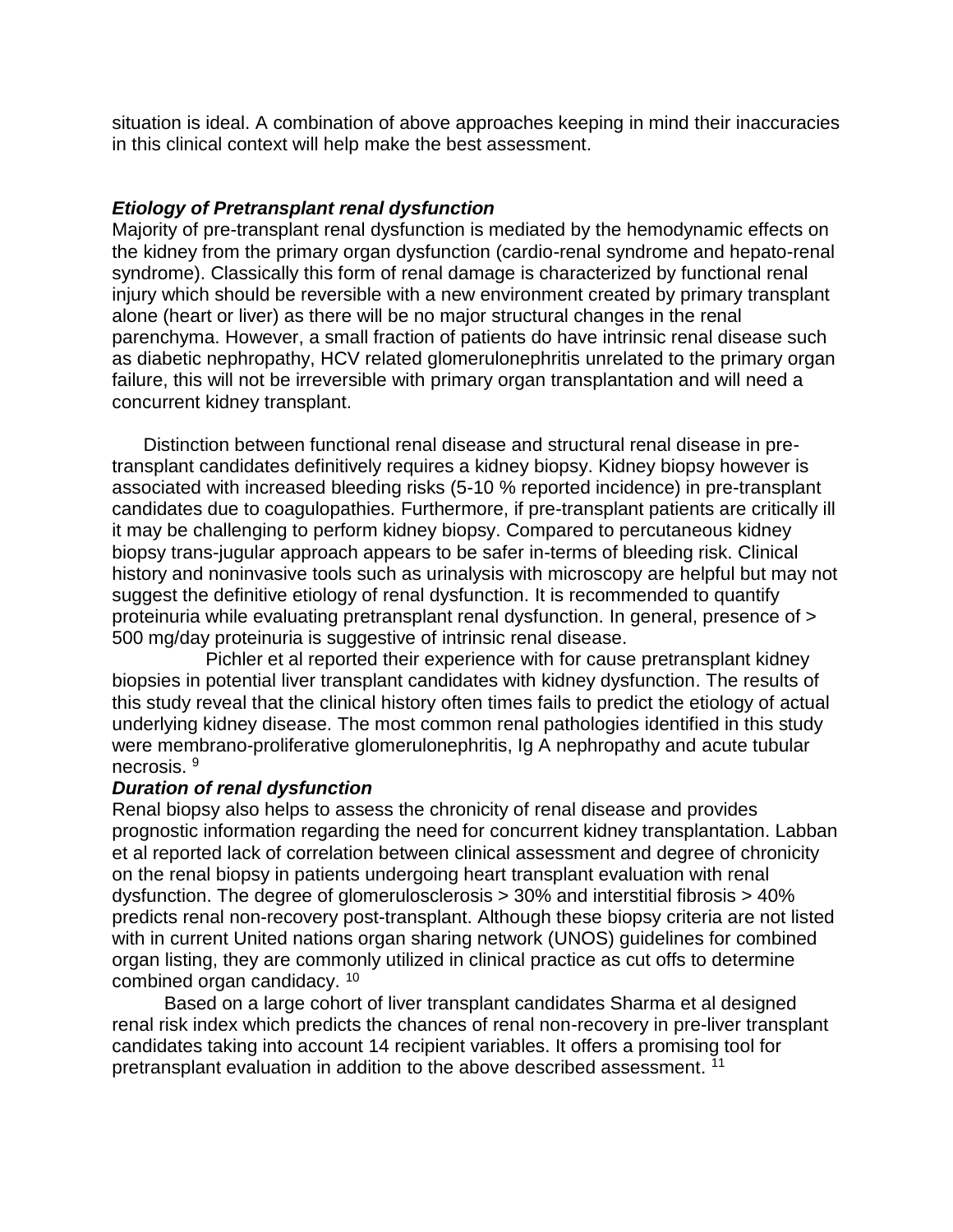### **Criteria for combined liver kidney transplant listing**

Table 3 shows the current combined liver kidney listing criteria mandated by UNOS, implemented as of August 2017. This is a huge accomplishment with in the past decade to standardize the practice of liver kidney transplant candidate eligibility in US. More outcomes based prospective studies utilizing the current UNOS liver kidney criteria are needed to assess post implementation utility.

# **Criteria for combined heart kidney transplant listing**

At present, there are no nationally accepted UNOS mandated heart kidney listing criteria. This leaves the centers to form their own locally accepted criteria with in the transplant center. Described below are the UTSW combined heart kidney listing criteria.

- GFR <40 ml/min/1.73 m2 more than three months in a compensated CHF state
- Nephrotic syndrome proteinuria >3.5 grams/day
- Acute kidney injury GFR<25 ml/min or requiring intermittent hemodialysis/ continuous renal replacement therapy for > 6 weeks duration
- If renal biopsy is performed, minimum of two of the following criteria must be met:
	- Tubular atrophy/Interstitial fibrosis > 40%
	- Glomerulosclerosis > 40%
	- Severe arteriosclerosis
	- Diffuse glomerular pathology > 50% of the glomeruli

Lack of guidelines brings issues of heterogeneity to practice.

# *Combined Lung kidney transplantation*

When compared to heart kidney and liver kidney transplants, very few lung kidney transplants are performed in US, likely due to the severity of illness. UNOS database analysis of 31 lung kidney transplants performed shows similar survival rates compared to lung transplant alone in carefully selected candidates and hence it is a feasible therapeutic option for select group of lung transplant candidates with significant renal dysfunction.<sup>12</sup> It is important however to realize that this cohort comprises of predominantly young recipients (mean age 45).

#### **Intricacies of combined organ allocation and impact on kidney alone transplant list**

#### *Trends of combined organ transplants*

With introduction of model for end stage liver disease (MELD) score into deceased donor liver allocation the number of liver kidney transplants performed in US has increased from 135 in 2000 to 730 in 2016. This has raised several concerns about utilization and practice patterns. MELD based liver donor allocation policy was introduced in Feb 2002 to achieve the goal of transplant to sickest person first. In examining MELD equation, serum creatinine has the greatest impact on the overall score, reflecting the influence of renal dysfunction on wait list mortality in liver transplant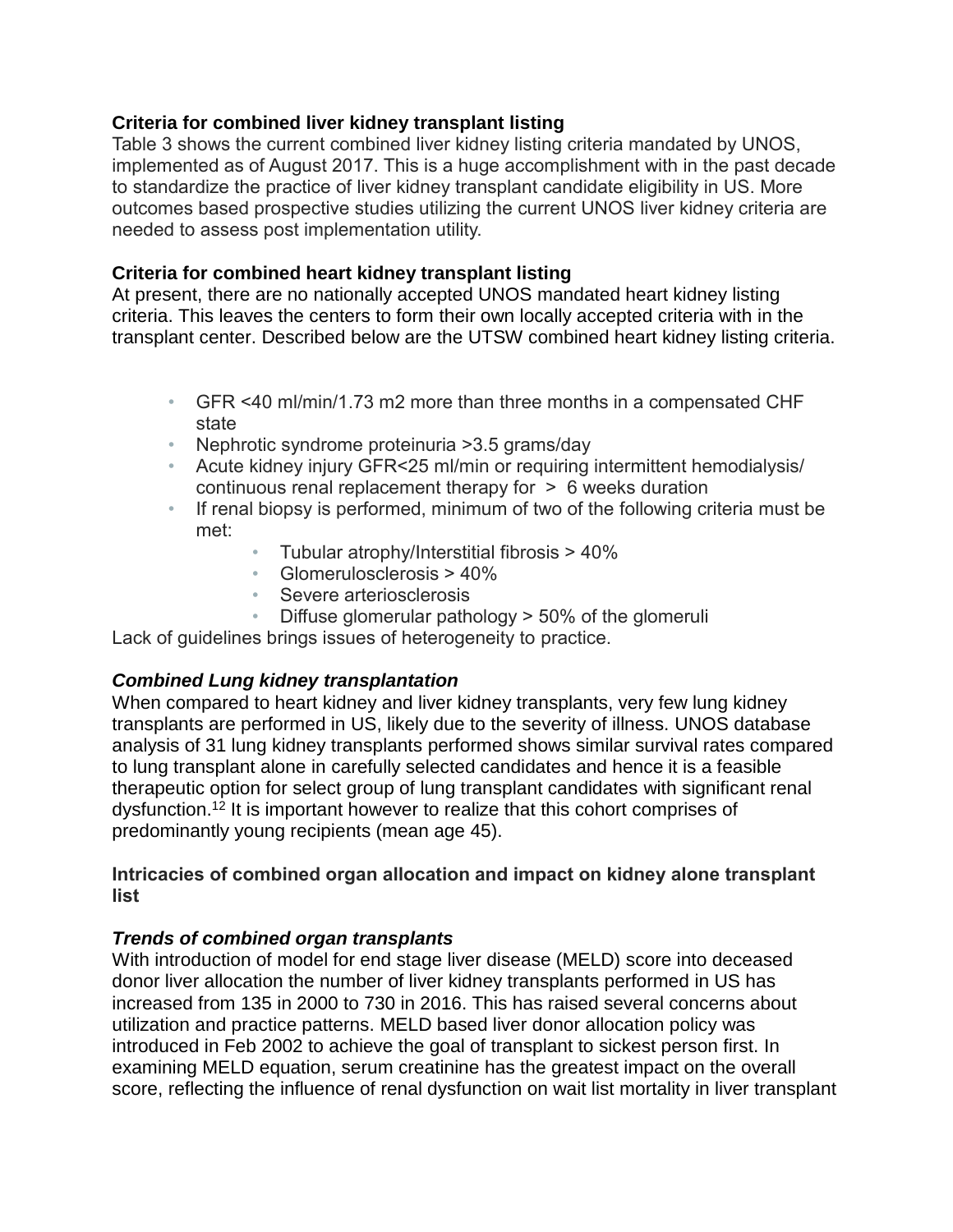candidates. An unintended consequence of MELD based allocation, is the rise of liver kidney transplant volumes. Similar to liver kidney transplants, between 2000-2015 the rate of combined heart kidney transplantation has increased 5 fold. <sup>13</sup> This is related to expanding recipient eligibility criteria and acceptance of candidates with advancing age and higher comorbidity profile for heart kidney transplantation.

### *Impact of rising combined organ transplant volumes on kidney transplant alone candidate wait list*

The biggest challenge facing transplant community is organ shortage. It is important to realize that with limited number of deceased donor kidneys available, rising trends of heart and liver transplants with concurrent kidney transplants means compromise in the donor pool available for ESRD patients waiting for kidney alone transplant. At the current rates of combined organ transplants performed in the US, 6 to 8% of the deceased donor kidneys will be allocated for combined organ recipients, bypassing the kidney alone candidate pool. <sup>14</sup>

 In the current deceased donor kidney allocation when a patient is listed for combined organ transplant and the primary transplant organ, heart or the liver is available the kidney automatically follows the primary organ in allocation, bypassing and depriving kidney alone transplant candidates. This is justified based on the fact that the mortality rate of patients listed for combined organ transplants is much higher than the candidates waiting for kidney alone.

 When wait times for combined organ candidates are compared to kidney alone transplant candidates, there is a disproportionate discrepancy in the waiting times for a kidney transplant. Typical wait time for a liver kidney or heart kidney transplant is a few weeks to months, where-as on average candidates waiting for a kidney alone transplant wait 5-10 years to receive an offer. In addition, the quality of the deceased donor kidneys allocated to combined organ transplant recipients are superior compared to kidneys allocated to kidney alone wait list (average KDPI 35 % vs 45% for combined organ vs kidney alone wait list respectively). <sup>15</sup>All these facts raise concerns regarding equity and utility of current kidney donor allocation process. Despite receiving higher quality kidney transplants with a much shorter wait time compared to kidney alone recipients, the one-year graft survival of kidney allograft of a subgroup of high risk combined organ transplant recipients remains inferior compared to kidney alone recipients. <sup>16</sup>Concerns regarding utilization of deceased donor kidney to their full potential are raised. The proper use of deceased donor kidneys becomes more and more important with growing kidney alone transplant wait list to > 94,000 candidates. More studies analyzing the impact of current kidney allocation practice on the outcomes of combined organ and kidney alone candidates may help answer these concerns. Identifying high risk recipient characteristics that would predict futility of combined organ transplants, would be helpful to make the maximum use of this limited resource.

### *Predictors of poor survival with combined organ transplantation*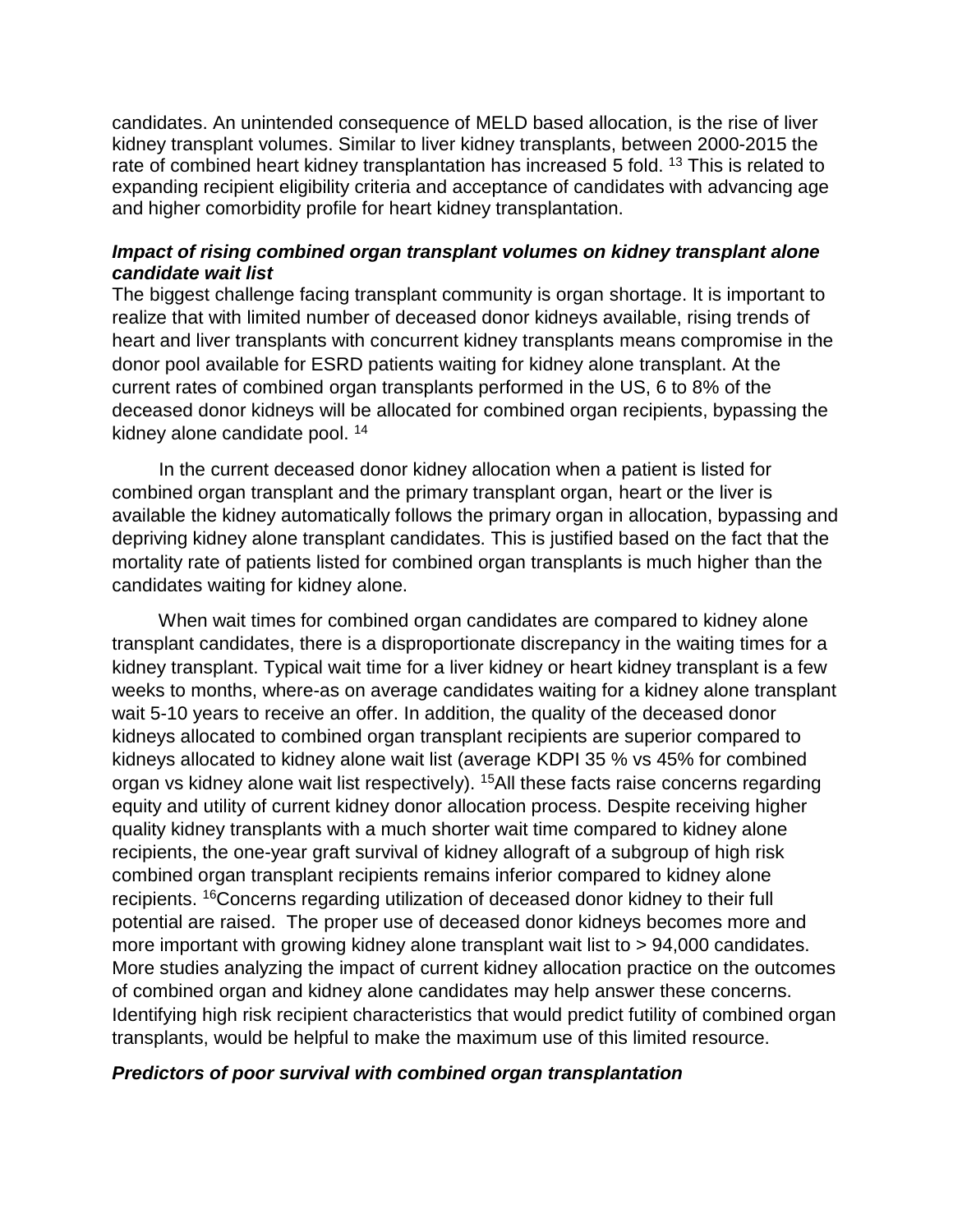Based on UNOS data Russo et al have identified pretransplant predictors of poor outcomes following combined heart kidney transplantation. <sup>17</sup>These include

- 1. Peripheral vascular disease
- 2. Recipient age > 65
- 3. Non ischemic etiology of heart failure
- 4. Dialysis dependence at the time of transplant
- 5. Use of left ventricular assist device as a bridge to transplant.

In heart kidney candidates with above risk factors, judicious use of transplants is warranted.

 Similarly, reported equivalent kidney allograft outcomes for liver kidney and kidney transplant alone at a low MELD center justify current approach. However long-term survival of kidney allografts in liver kidney recipients significantly decreases at MELD > 23 in comparison to recipients with ESRD undergoing KT alone. <sup>16</sup>A failed kidney allograft after combined organ transplant represents an actuarial loss of 7.2 years of life if the kidney was allocated to a patient on the kidney transplant wait list. Thus all efforts should be made to avoid performing combined organ transplant in cases where renal allograft failure is likely.

## **Post-transplant renal dysfunction**

With improvement in long term survival of heart, lung and liver transplant candidates, more and more recipients now are surviving into second and third decade after transplantation. This increases cumulative lifetime exposure to calcineurin inhibitors (CNIs) which are the main key of maintenance immunosuppression and inevitable nephrotoxicity. In addition, several additional peri-transplant and post-transplant nephrotoxic factors come into play which could not be foreseen during pretransplant evaluation.

#### **Etiology of renal disease in non-renal solid organ transplant recipients**

Although CNIs are glaring culprits for CKD in these transplant recipients, their role is over estimated. Biopsy series reveal alternate histologic diagnosis in 25 to 30% of cases of heart and liver transplant recipients with ESRD such as hypertension, focal segmental glomerulosclerosis, diabetic nephropathy etc. Some cases have multiple histologic causes. <sup>18</sup> As the etiology of CKD in these patients remains fairly broad kidney biopsy will help establish an accurate diagnosis, this could help initiate specific therapies and avoidance of unnecessary dose reductions in immunosuppression.<sup>19</sup>

#### **CNI Nephrotoxicity**

CNIs are essential post-transplant immunosuppressive agents with inherent nephrotoxicity that leads to acute functional and chronic irreversible nephrotoxicity. Generally, cyclosporine and tacrolimus have similar acute and chronic nephrotoxic effects. Although it seems logical to think that higher dose of CNI/higher concentration of CNI will be associated with increased risk of CKD a clear correlation between dose/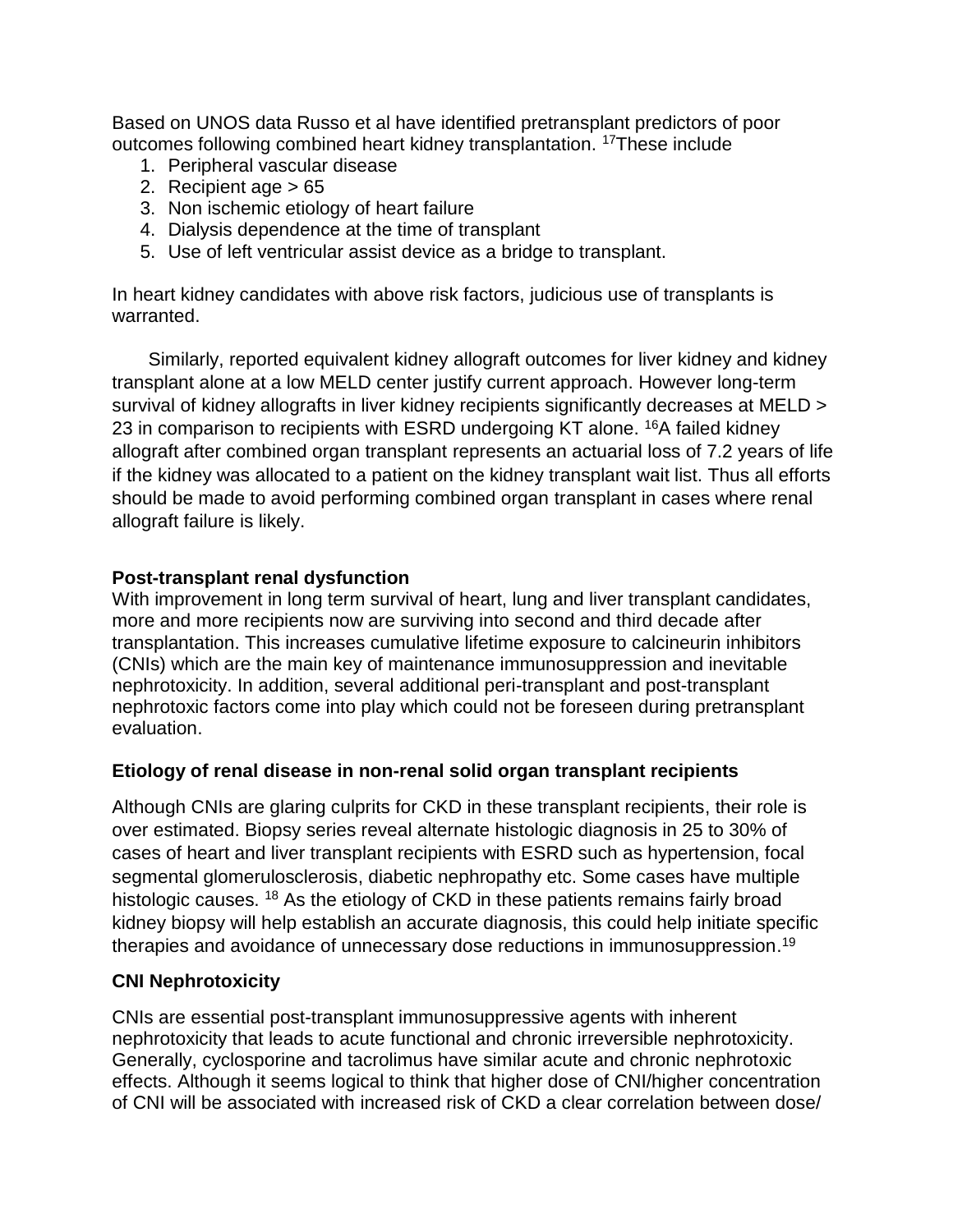concentration has not been shown. This could largely be due to the fact that neither dose nor the troughs truly depict the CNI exposure.

 Acute CNI nephrotoxicity is caused by intense vasoconstriction of the renal microcirculation, particularly afferent arteriole resulting in an acute reversible decrease in GFR. This acute hemodynamic insult is not immediately associated with damage to the renal parenchyma. CNI mediated renal vasoconstriction is mediated by an imbalance between vasoconstrictors and vasodilators: arachidonic acid metabolites (especially thromboxane) and endothelin. Local activation of sympathetic nervous system and effects on nitric oxide also play a role. More severe acute CNI toxicity may be associated with histological changes such as vacuolization of renal tubular epithelial cells. 20

 Chronic nephrotoxicity of CNIs is related to increased synthesis of pluripotent cytokine transforming growth factor beta. <sup>21</sup> Chronic toxicity is clinically characterized by lack of symptoms, bland urine sediment and gradual decline in renal function. Minimal proteinuria can be seen, but presence of nephrotic range proteinuria should trigger search for alternate causes. Histological features of chronic toxicity include striped interstitial fibrosis, nodular arteriolar hyalinosis and tubular atrophy and glomerulosclerosis and arteriosclerosis.

#### **BK virus nephropathy in NRSOT**

BK virus is a polyoma virus, remains latent in urothelium after exposure. Virus replication can accelerate with host immunosuppression following a sequence of viruria, viremia and interstitial nephritis. Viruria is not pathogenic, in renal transplant literature viremia with viral loads > 10,000 copies is associated with interstitial nephritis. The prevalence of BK virus nephropathy in heart, lung and liver transplant recipients is much lower when compared to kidney transplant recipients despite comparable levels of immunosuppression, the etiology of this remains unclear. As the prevalence remains low routine surveillance is not recommended, but in cases with unexplained renal dysfunction blood BK pcr can be checked. <sup>22</sup>As glomeruli remain spared in this condition, urine sediment remains bland with minimal proteinuria. Treatment involves lowering immunosuppression which will need to be carefully done with informed discussions with primary transplant teams.

#### **Management**

Although CNIs cause nephrotoxicity, the critical need to maintain primary allograft function and prevent rejection without which survival is not possible makes it very prudent to make careful adjustments to the doses of these agents with the primary transplant providers to avoid precipitous and unsafe dose adjustments. Alternate etiologies of renal dysfunction need to be ruled out prior to reducing CNI doses. Appropriate and early management of risk factors for CKD such as hypertension, diabetes mellitus and hepatitis C will limit renal damage from these conditions. Calcium channel blockers improve GFR if added early as they theoretically reduce the degree of afferent arteriolar vasoconstriction caused by CNIs. Perioperative transplant specific protocols to minimize AKI risk will help reduce the risk.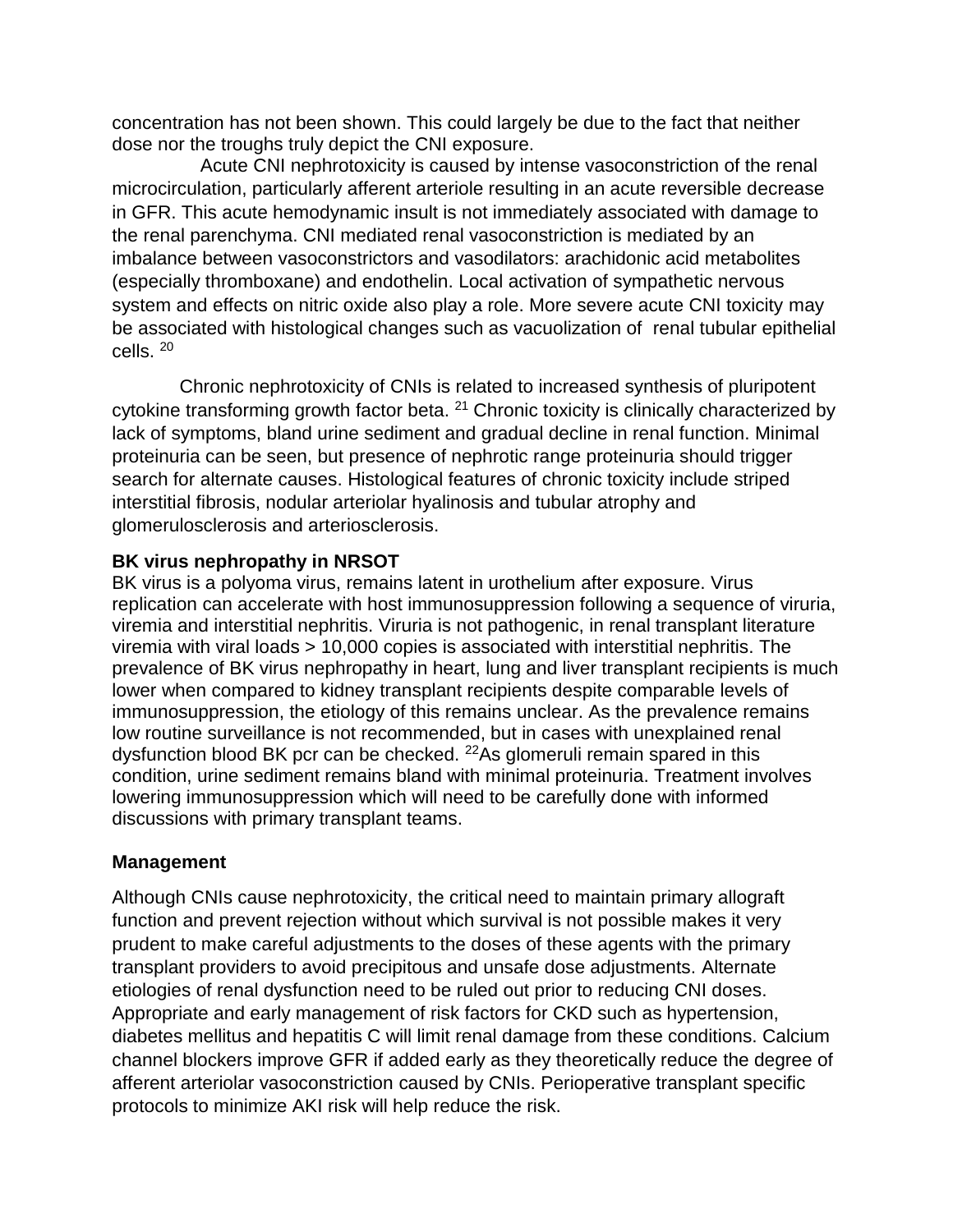#### **Management of CKD Complications**

Anticipate and monitor complications of CKD including anemia, bone mineral disorders, electrolyte and acid base abnormalities, hypertension, volume overload and malnutrition. At present management follows guidelines for CKD in general population, however these complications could develop in much earlier stages of CKD in transplant recipients due to comorbidity profiles. <sup>1</sup>

#### **Renal Replacement therapy**

#### *Kidney Transplantation after Non renal solid organ transplantation*

Patients progressing to ESRD after heart, lung and liver transplantation can be managed with hemodialysis or peritoneal dialysis. Sequential kidney transplantation provides survival advantage when compared to remaining dialysis dependent. It is important to realize that there is increased perioperative mortality in the first 3 months due to surgical risk followed by a sustained survival advantage. Hence careful selection of candidates who can tolerate the increased mortality risk early on to reap the survival benefit in the long run needs to be considered during evaluation for sequential kidney transplantation.<sup>23</sup> Non renal solid organ transplant recipients are increasingly being listed for deceased donor kidney transplant in US and contribute to the most rapidly rising subgroup on the kidney wait list. <sup>24</sup>Shown in the Table 4 is the percentage increase in the wait listing for kidney transplant in each category of non- renal solid organ transplant recipients in US. The median survival of a previous heart, lung and liver transplant recipient listed for a sequential kidney transplant is much lower when compared to kidney alone recipient on the wait list. This reinforces the need to transplant these patients sooner, which may only be feasible if a living donor is available. A safety net policy was introduced, which allows patients who received a prior liver transplant but developed either ESRD or GFR < 20 ml/min with in first 60 -365 days after liver transplant to receive expedited access to deceased donor kidney transplant prioritizing them over the kidney alone transplant candidates. This will help preserve the outcomes of liver transplant candidates who developed ESRD with in first year of transplantation.

#### **Conclusion**

Renal dysfunction is burgeoning in heart, lung and liver transplant candidates with devastating impact on patient and graft survival. Pretransplant renal dysfunction is reversible in majority of candidates with heart or liver transplant alone. Identifying the candidates who would benefit from concurrent kidney along with liver or heart transplant is challenging as current methods of GFR assessment are not perfect in these candidates. Kidney biopsy will be helpful to make a decision regarding need for concurrent kidney transplant but is associated with bleeding risk.

 Combined liver-kidney and heart-kidney transplants are "consuming" increasing number of high quality kidneys with short waiting times and this places kidney alone transplant candidates at a disadvantage under current allocation. There is a certain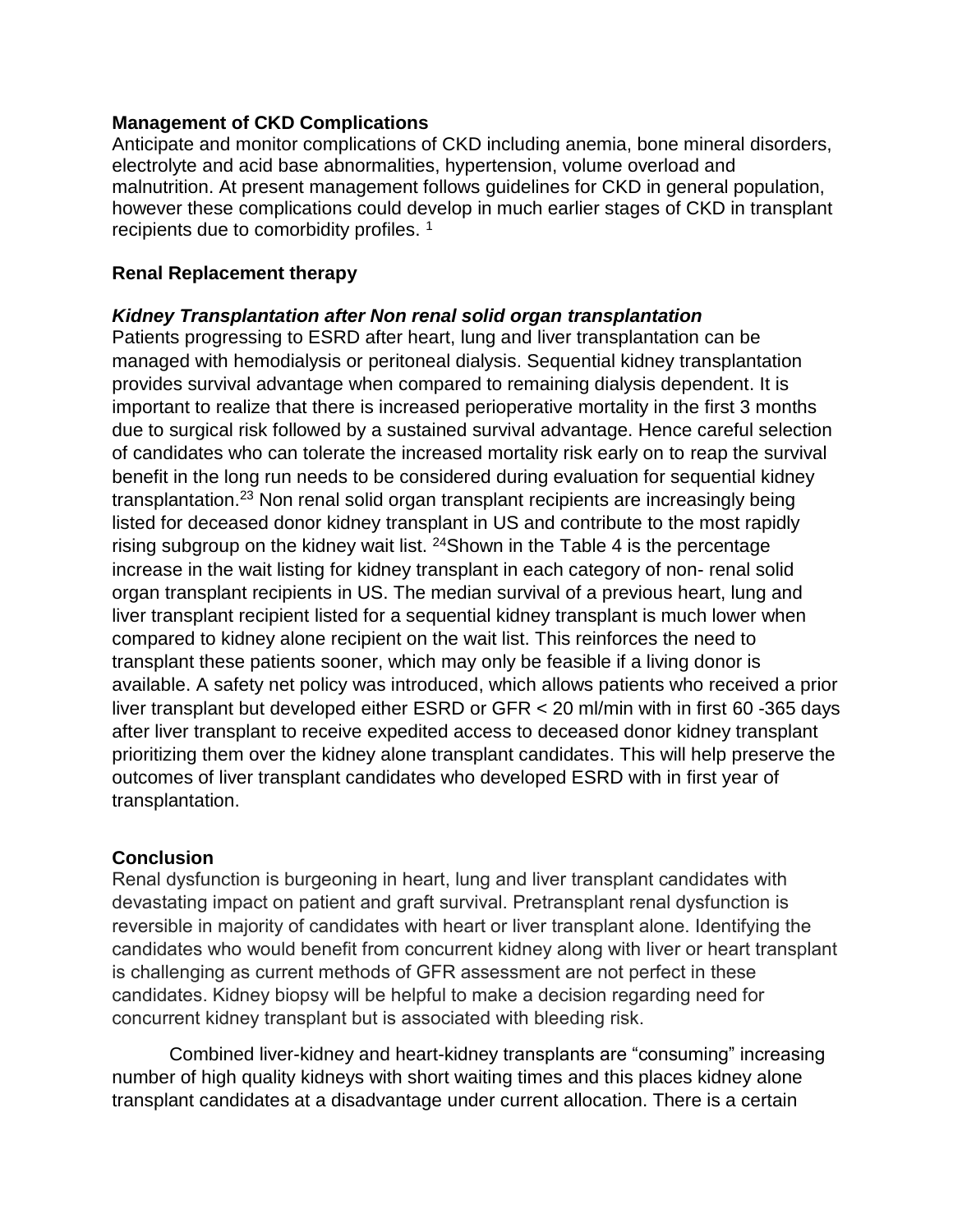amount of futility when combined organ transplants are performed in high risk recipients. These kidneys could have been used for kidney only transplant candidates raising concerns about utility and equity of current kidney allocation process. De novo kidney disease may develop after non-renal solid organ transplants. Although CNIs are an important cause of post-transplant renal disease, other potentially treatable alternative causes will need to be ruled out prior to making dose reductions to CNIs which may precipitate rejection in the primary organ. Sequential kidney transplantation after a liver or heart transplant offers survival advantage if ESRD develops but there are many hurdles to overcome with long wait times and increased wait list mortality.

## **Table 1**

Risk factors for renal disease in heart, lung and liver transplant recipients

| Pre-transplant phase                                                                                               | Peri-operative phase                    | Post-transplant phase                                             |
|--------------------------------------------------------------------------------------------------------------------|-----------------------------------------|-------------------------------------------------------------------|
| <b>General CKD risk factors</b><br>1. Age<br>2. Diabetes<br>3. Hypertenson<br>4. Hepatitis C                       | Hemodynamic instability                 | Immunosuppression<br>1. Calcineurin<br>inhibitors<br>2. Sirolimus |
| Risk factors related to<br>primary organ dysfunction<br>1. Hepato renal<br>syndrome<br>2. Cardio renal<br>syndrome | Aortic cross clamp: heart<br>transplant | Organ dysfunction                                                 |
| Infection                                                                                                          | Primary organ dysfunction               | <b>Diabetes</b>                                                   |
| <b>Sepsis</b>                                                                                                      | Infection                               | <b>Infections</b>                                                 |
| <b>Bleeding</b>                                                                                                    | <b>Mechanical Ventilation</b>           |                                                                   |
| Over diuresis                                                                                                      |                                         |                                                                   |
| Nephrotoxins : IV contrast                                                                                         |                                         |                                                                   |

#### **Table 2**

5 year CKD stage 4/5 and ESRD risk by organ type

| Organ type | 5 year CKD stage 4/5 and ESRD risk |
|------------|------------------------------------|
| Intestine  | 21%                                |
| Liver      | 18%                                |
| Lung       | 15%                                |
| Heart      | 10%                                |
| Heart-Lung | 6%                                 |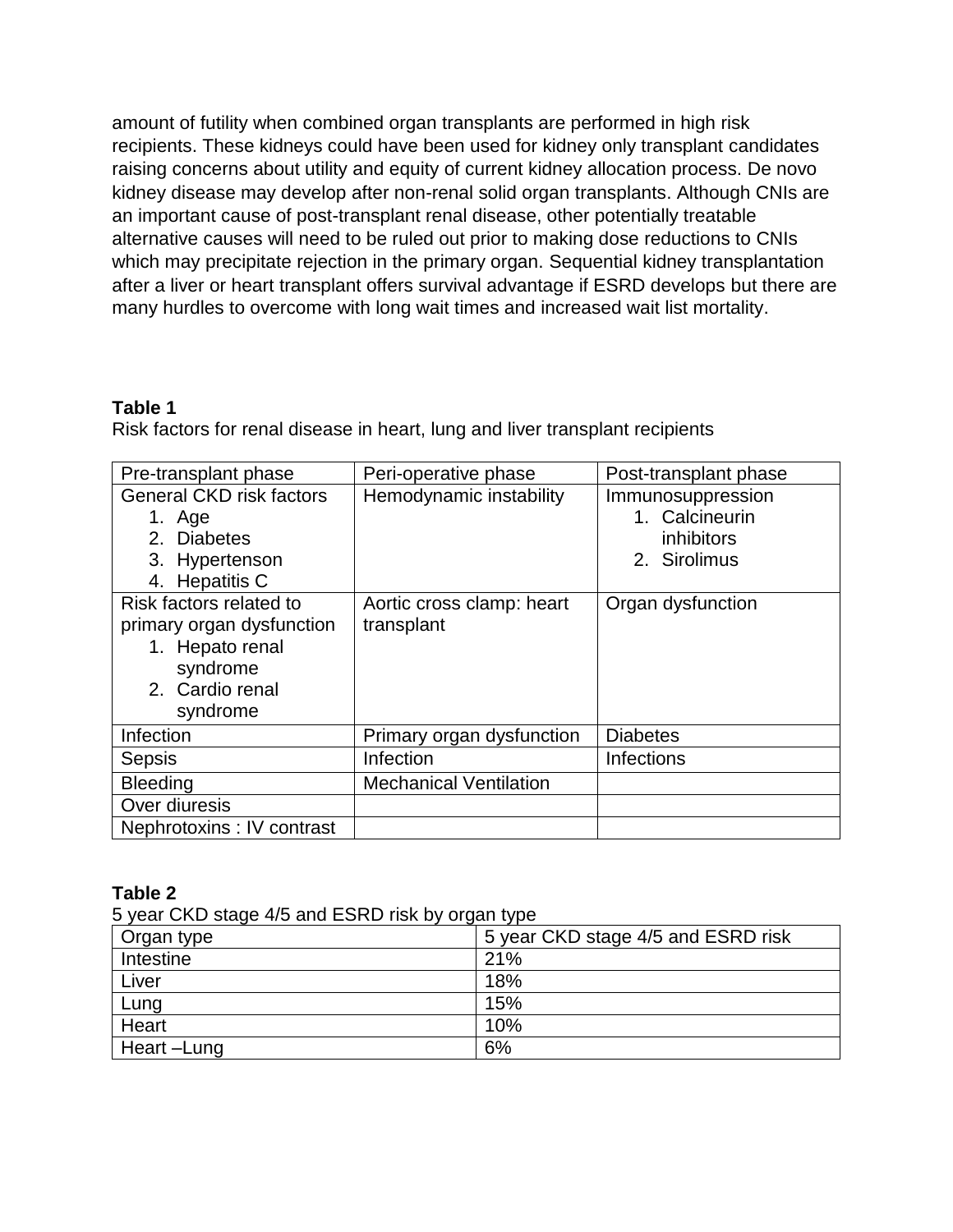# **Table 3**

UNOS simultaneous liver kidney listing criteria

**Category** CKD (GFR < 60 ml/min for 3 months) + 1. ESRD 2. GFR < 30ml/min at listing Acute kidney injury with 1. 6 weeks of dialysis requirement 2. GFR < 25 ml/min for 6 weeks Systemic disease related to liver and kidney 1. Primary hyperoxaluria 2. Atypical hemolytic uremic syndrome 3. Systemic familial amyloidosis

4. Methylmalonic aciduria

#### **Table 4**

Percentage increase in the wait listing for kidney transplant in heart, liver and lung transplant recipients from 1995-2008

| Recipient category                 | % increase in wait listing for kidney |
|------------------------------------|---------------------------------------|
|                                    | transplant                            |
| Adults with prior liver transplant | 330%                                  |
| Adults with prior heart transplant | 307%                                  |
| Adults with prior lung transplant  | 635%                                  |

#### **Figure 1**

1. Bloom RD, Reese PP. Chronic kidney disease after nonrenal solid-organ transplantation. J Am Soc Nephrol 2007;18:3031-41.

2. Nair S, Verma S, Thuluvath PJ. Pretransplant renal function predicts survival in patients undergoing orthotopic liver transplantation. Hepatology 2002;35:1179-85.

3. Nadkarni GN, Chauhan K, Patel A, et al. Temporal trends of dialysis requiring acute kidney injury after orthotopic cardiac and liver transplant hospitalizations. BMC Nephrol 2017;18:244.

4. Ojo AO, Held PJ, Port FK, et al. Chronic renal failure after transplantation of a nonrenal organ. N Engl J Med 2003;349:931-40.